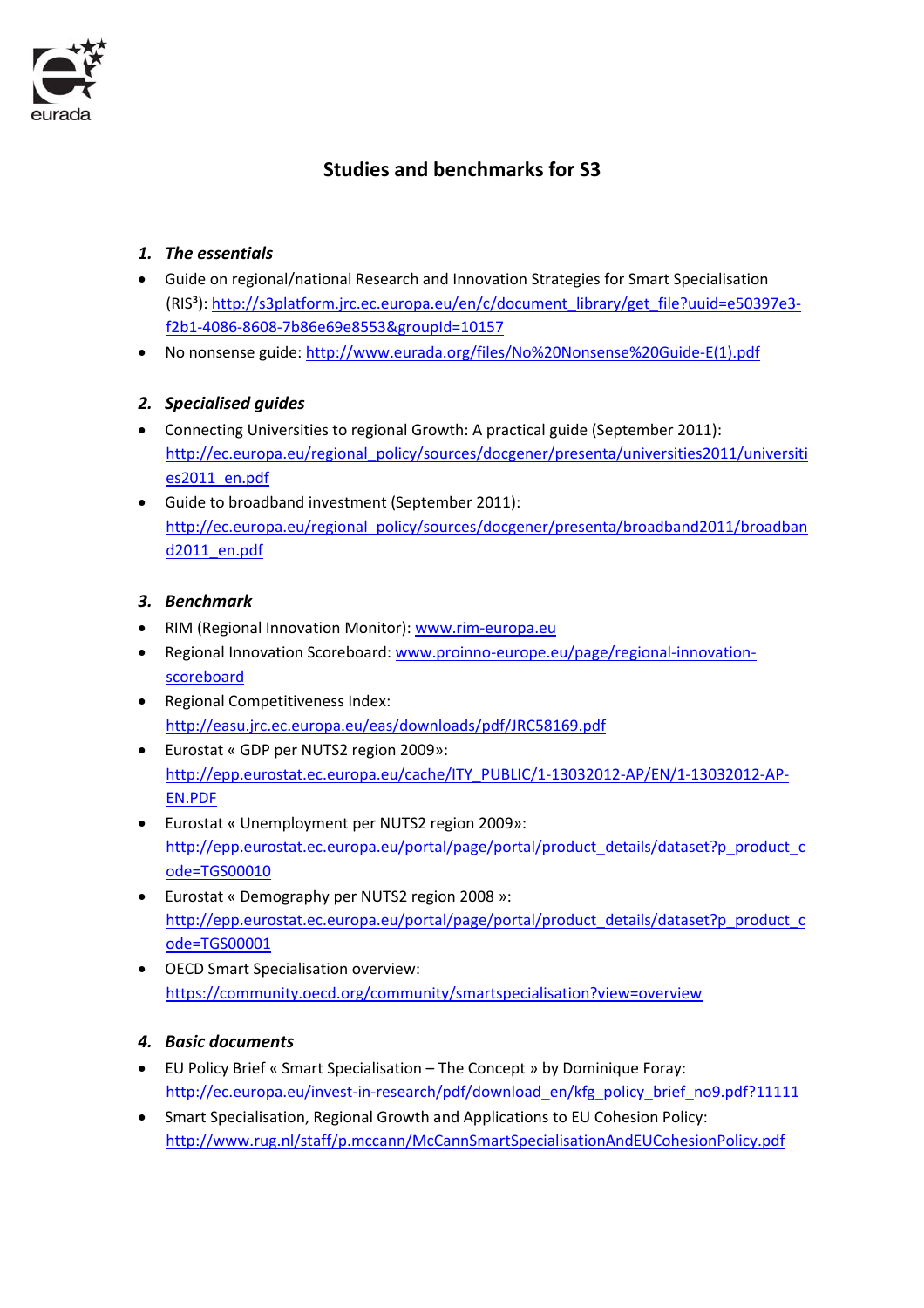- Innovation Union Communication: http://ec.europa.eu/research/innovation‐ union/pdf/innovation-union-communication\_en.pdf
- Regional policy for smart growth in Europe 2020: http://ec.europa.eu/regional\_policy/information/pdf/brochures/rfec/2011\_smart\_growth\_e n.pdf
- SME participation in FP7 (June 2011): http://ec.europa.eu/research/sme-techweb/pdf/smesin-fp7-spring-2011 full-rep\_en.pdf#view=fit&pagemode=none
- Research and innovation strategies for smart specialization: http://ec.europa.eu/regional\_policy/sources/docgener/informat/2014/smart\_specialisation en.pdf

## *5. Websites*

- EURADA: http://www.eurada.org/index.php?option=com\_content&view=article&id=184%3As3confer ence&catid=36%3Amain‐content‐sub‐category&Itemid=186&lang=en
- The Smart Specialisation Platform: http://ipts.jrc.ec.europa.eu/activities/research-andinnovation/s3platform.cfm

#### *6. Must reads*

- Key enabling technologies: http://ec.europa.eu/enterprise/sectors/ict/files/kets/hlg\_kets\_report\_en.pdf
- Service innovation report: http://www.europe‐ innova.eu/c/document\_library/get\_file?folderId=383528&name=DLFE-11601.pdf
- Service innovation case studies: http://www.europe‐ innova.eu/c/document\_library/get\_file?folderId=383528&name=DLFE‐11804.pdf
- Cluster Observatory: http://www.clusterobservatory.eu/index.html
- Constructing Regional Advantage principles, perspectives, policies: http://www.dime‐ eu.org/files/active/0/regional\_advantage\_FINAL.pdf
- Knowledge for Growth ‐ Prospects for science, technology and innovation: http://ec.europa.eu/invest-in-research/pdf/download\_en/selected\_papers\_en.pdf
- Report from the Knowledge for Growth expert group: http://ec.europa.eu/invest-inresearch/pdf/download\_en/policy\_brief1.pdf
- European Union Support Programme for SMEs: http://ec.europa.eu/enterprise/newsroom/cf/\_getdocument.cfm?doc\_id=7264

## *7. National/regional documents*

- Summary of french regions' regional innovation strategies. A way to S3: http://www.europeen-france.gouv.fr/Centre-de-ressources/Etudes-rapports-et-documentation/Connaitre-lesprogrammes‐europeens‐Synthese‐des‐strategies‐regionales‐d‐innovation‐des‐regions‐ **francaises**
- *8. Non‐EU documents*